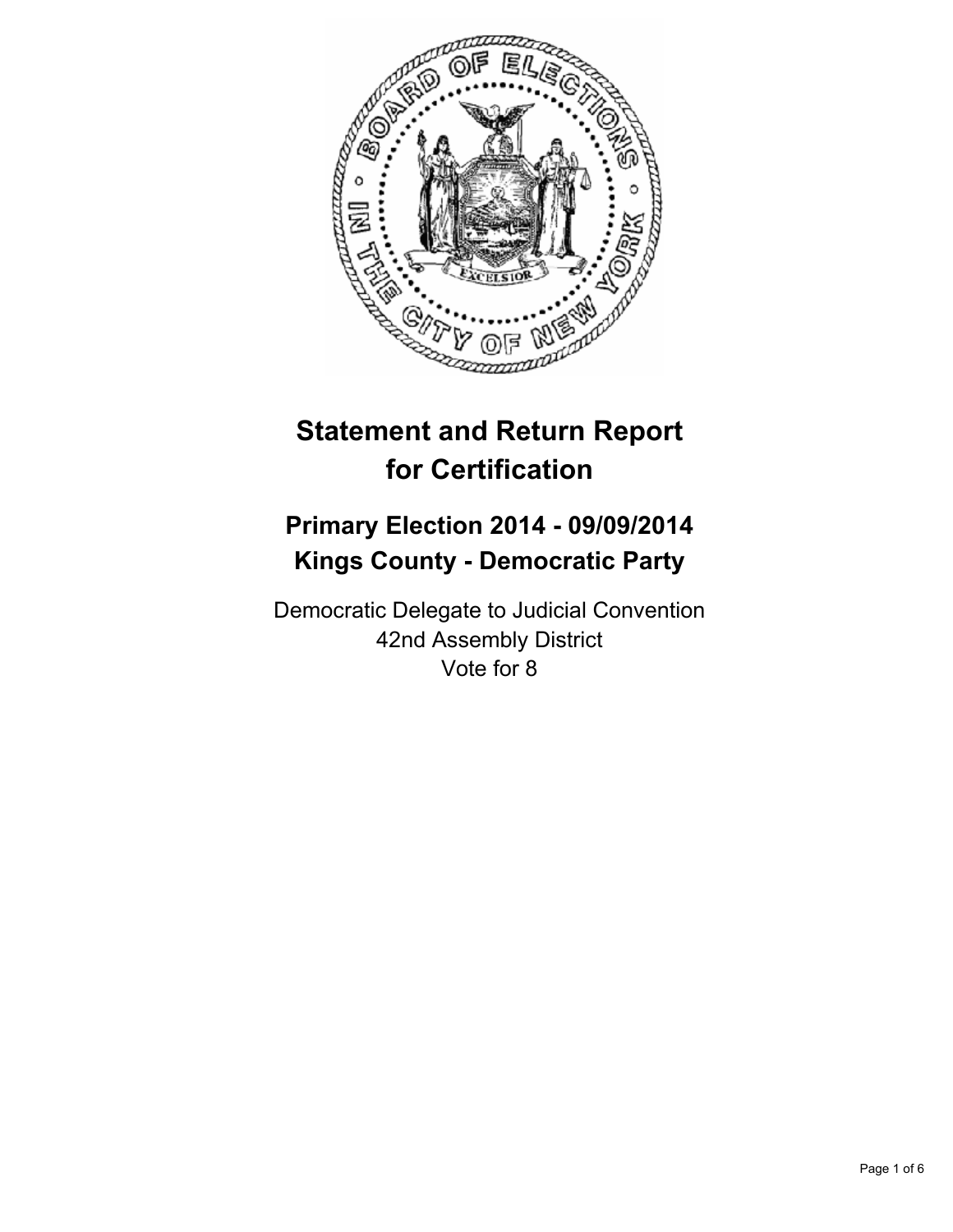

### **Assembly District 42**

| PUBLIC COUNTER                                           | 5,876          |
|----------------------------------------------------------|----------------|
| <b>EMERGENCY</b>                                         | 0              |
| ABSENTEE/MILITARY                                        | 139            |
| <b>FEDERAL</b>                                           | 0              |
| SPECIAL PRESIDENTIAL                                     | 0              |
| <b>AFFIDAVIT</b>                                         | 64             |
| <b>Total Ballots</b>                                     | 6,079          |
| Less - Inapplicable Federal/Special Presidential Ballots | 0              |
| <b>Total Applicable Ballots</b>                          | 6,079          |
| ROBERT B. MANAGO                                         | 1,133          |
| <b>WINIFRED AIKINS</b>                                   | 1,407          |
| <b>MEYER APFELDORF</b>                                   | 983            |
| <b>ENA S. RYAN</b>                                       | 1,143          |
| BENJAMIN W. SCHAEFFER                                    | 1,100          |
| <b>ANNIE WILLIAMS</b>                                    | 1,697          |
| <b>VINCENT TULLOCH</b>                                   | 1,715          |
| <b>LYNETTE I. DOW</b>                                    | 1,141          |
| <b>TERRENCE WHITEMAN</b>                                 | 756            |
| <b>ANTOLIN RAMON</b>                                     | 549            |
| W. BARTON-STEELE                                         | 485            |
| <b>JUMAANE WILLIAMS</b>                                  | 2,764          |
| <b>SAM MASLOW</b>                                        | 1,026          |
| DAVID MORISSET                                           | 1,278          |
| DONALD DAY                                               | 1,087          |
| <b>MELIDA MASON</b>                                      | 1,482          |
| <b>MICHAEL SIEM</b>                                      | 864            |
| JACKSON ROCKINGSTER                                      | 924            |
| <b>JOSUE PIERRE</b>                                      | 1,351          |
| ANDREW CUOMO (WRITE-IN)                                  | 2              |
| ANTHONINE PIERRE (WRITE-IN)                              | $\overline{c}$ |
| ANTHONY WARD (WRITE-IN)                                  | 1              |
| BERNARD ROSENBERG (WRITE-IN)                             | $\mathbf{1}$   |
| BINYOMIN BENDET (WRITE-IN)                               | 2              |
| CHANOCH LUBLING (WRITE-IN)                               | 1              |
| CHARLES HYLTW (WRITE-IN)                                 | $\mathbf{1}$   |
| CHAWECH LUBLING (WRITE-IN)                               | 1              |
| CHRISTIN B. HYLON (WRITE-IN)                             | 1              |
| CLATENCE ROBERTSON (WRITE-IN)                            | $\mathbf{1}$   |
| COLGA HYYTW SPRINER (WRITE-IN)                           | 1              |
| COLIN MOYNIHAM (WRITE-IN)                                | 1              |
| DANIEL GROSS (WRITE-IN)                                  | $\mathbf{1}$   |
| DESIREE HAMILTON (WRITE-IN)                              | 1              |
| DOHNELL WILLIAMS (WRITE-IN)                              | 1              |
| DR. UNAS T. CLARK (WRITE-IN)                             | $\mathbf{1}$   |
| DYNISNAL GROSS (WRITE-IN)                                | 1              |
| EDWARD MASSEY (WRITE-IN)                                 | $\overline{2}$ |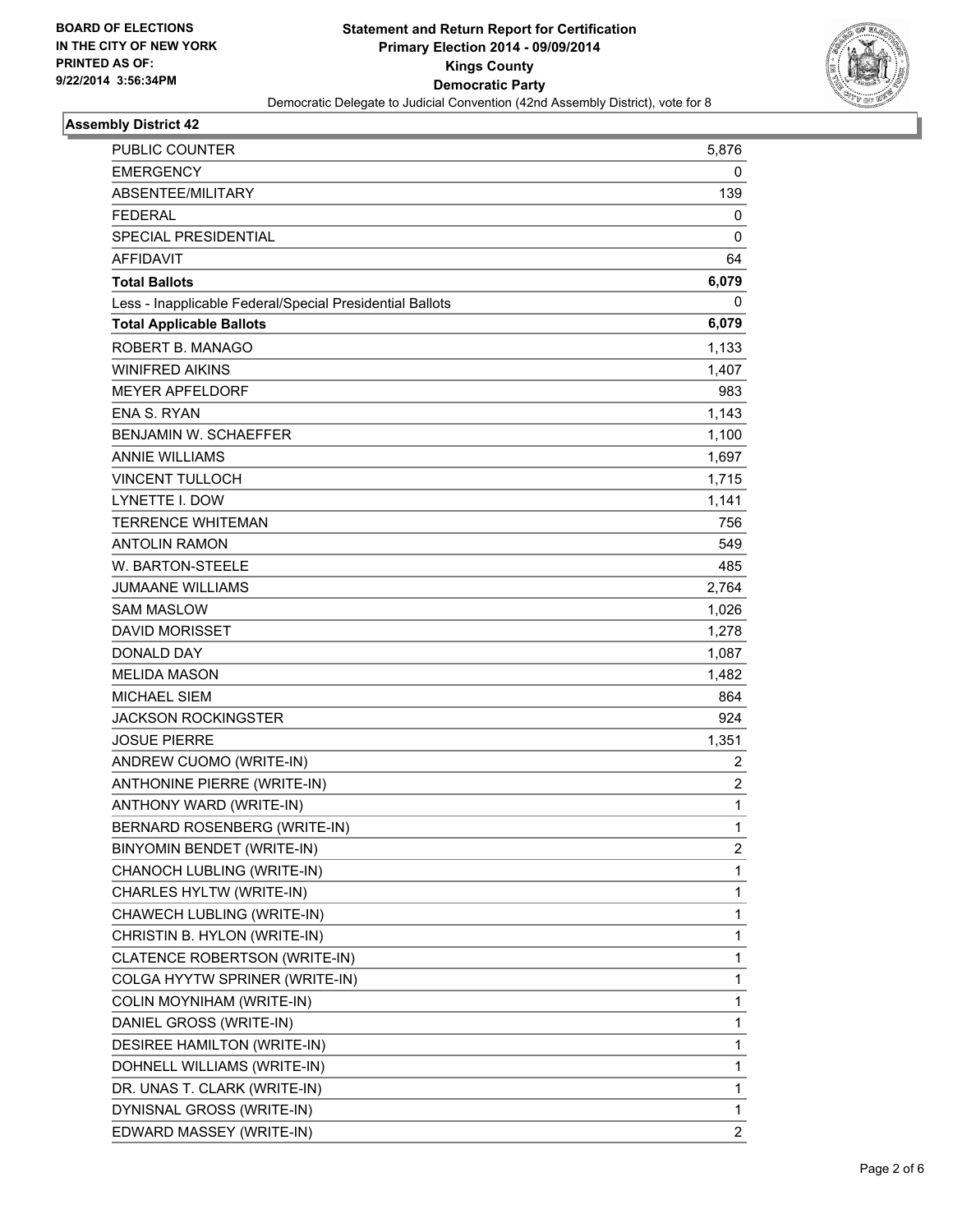

### **Assembly District 42**

| SHARON CLARKE (WRITE-IN)       | 2 |
|--------------------------------|---|
| SCOTT STRINGER (WRITE-IN)      | 1 |
| SAMANTHA WILSON (WRITE-IN)     | 2 |
| RODNEYSE BICHOTTE (WRITE-IN)   | 3 |
| ROBERT B. MANAGO (WRITE-IN)    | 1 |
| ROBAIN DORANCY (WRITE-IN)      | 1 |
| RICKIE TULLOCH (WRITE-IN)      | 1 |
| RHODA N OMORE (WRITE-IN)       | 1 |
| REGGIE OSSE (WRITE-IN)         | 1 |
| RAQUEL IRIZARRY (WRITE-IN)     | 1 |
| PHILOMENA NIMLEY (WRITE-IN)    | 1 |
| PAUL DECOSTER (WRITE-IN)       | 1 |
| OYNISHAL GROSS (WRITE-IN)      | 1 |
| NORA CARROL (WRITE-IN)         | 1 |
| NISAN ZAGHI (WRITE-IN)         | 1 |
| NICK PERRY (WRITE-IN)          | 1 |
| MOYSE HILLACRET (WRITE-IN)     | 1 |
| MOOREVELL WILLIAMS (WRITE-IN)  | 1 |
| MICHELLE BENOIT (WRITE-IN)     | 1 |
| MICHELE N ADDPHE (WRITE-IN)    | 1 |
| MARY LUTZ (WRITE-IN)           | 1 |
| MABLE ROBERTSON (WRITE-IN)     | 1 |
| LIONEL A. SPRIGER (WRITE-IN)   | 1 |
| KATHY HOCHUL (WRITE-IN)        | 1 |
| JUSTIN WEDDLE (WRITE-IN)       | 1 |
| JULIAN BIRNBAUM (WRITE-IN)     | 1 |
| <b>JOSUE PIERRE (WRITE-IN)</b> | 1 |
| JOSIHE PIERRE (WRITE-IN)       | 1 |
| JOSEPH GREENBERG (WRITE-IN)    | 1 |
| JEFFERY GRIFFIN (WRITE-IN)     | 1 |
| IRIS SCOTT (WRITE-IN)          | 1 |
| HALUK SAVCI (WRITE-IN)         | 1 |
| HAKEEM JEFFRIES (WRITE-IN)     | 1 |
| GLAD JAKOBS (WRITE-IN)         | 1 |
| EMILY P. HARTFORD (WRITE-IN)   | 2 |
| EMILY HARLEY (WRITE-IN)        | 1 |
|                                |   |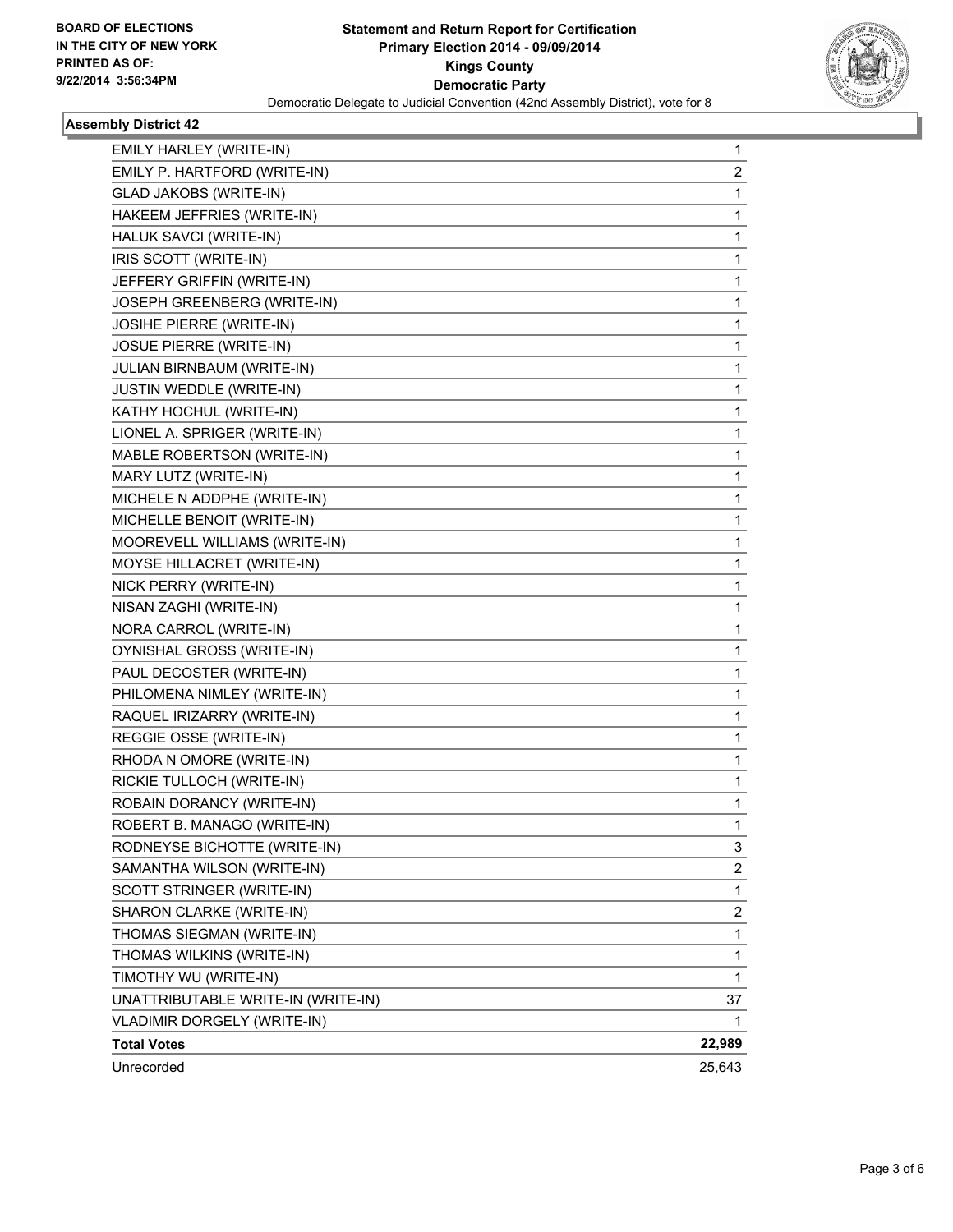

#### **Total for Democratic Delegate to Judicial Convention (42nd Assembly District) - Kings County**

| PUBLIC COUNTER                                           | 5,876          |
|----------------------------------------------------------|----------------|
| <b>EMERGENCY</b>                                         | 0              |
| ABSENTEE/MILITARY                                        | 139            |
| <b>FEDERAL</b>                                           | 0              |
| SPECIAL PRESIDENTIAL                                     | 0              |
| <b>AFFIDAVIT</b>                                         | 64             |
| <b>Total Ballots</b>                                     | 6,079          |
| Less - Inapplicable Federal/Special Presidential Ballots | 0              |
| <b>Total Applicable Ballots</b>                          | 6,079          |
| ROBERT B. MANAGO                                         | 1,133          |
| <b>WINIFRED AIKINS</b>                                   | 1,407          |
| <b>MEYER APFELDORF</b>                                   | 983            |
| <b>ENA S. RYAN</b>                                       | 1,143          |
| <b>BENJAMIN W. SCHAEFFER</b>                             | 1,100          |
| <b>ANNIE WILLIAMS</b>                                    | 1,697          |
| <b>VINCENT TULLOCH</b>                                   | 1,715          |
| LYNETTE I. DOW                                           | 1,141          |
| <b>TERRENCE WHITEMAN</b>                                 | 756            |
| ANTOLIN RAMON                                            | 549            |
| W. BARTON-STEELE                                         | 485            |
| <b>JUMAANE WILLIAMS</b>                                  | 2,764          |
| <b>SAM MASLOW</b>                                        | 1,026          |
| <b>DAVID MORISSET</b>                                    | 1,278          |
| <b>DONALD DAY</b>                                        | 1,087          |
| <b>MELIDA MASON</b>                                      | 1,482          |
| <b>MICHAEL SIEM</b>                                      | 864            |
| <b>JACKSON ROCKINGSTER</b>                               | 924            |
| <b>JOSUE PIERRE</b>                                      | 1,351          |
| ANDREW CUOMO (WRITE-IN)                                  | 2              |
| ANTHONINE PIERRE (WRITE-IN)                              | $\overline{c}$ |
| ANTHONY WARD (WRITE-IN)                                  | $\mathbf{1}$   |
| <b>BERNARD ROSENBERG (WRITE-IN)</b>                      | $\mathbf{1}$   |
| BINYOMIN BENDET (WRITE-IN)                               | 2              |
| CHANOCH LUBLING (WRITE-IN)                               | 1              |
| CHARLES HYLTW (WRITE-IN)                                 | 1              |
| CHAWECH LUBLING (WRITE-IN)                               | 1              |
| CHRISTIN B. HYLON (WRITE-IN)                             | 1              |
| CLATENCE ROBERTSON (WRITE-IN)                            | 1              |
| COLGA HYYTW SPRINER (WRITE-IN)                           | 1              |
| COLIN MOYNIHAM (WRITE-IN)                                | 1              |
| DANIEL GROSS (WRITE-IN)                                  | 1              |
| DESIREE HAMILTON (WRITE-IN)                              | 1              |
| DOHNELL WILLIAMS (WRITE-IN)                              | 1              |
| DR. UNAS T. CLARK (WRITE-IN)                             | 1              |
| DYNISNAL GROSS (WRITE-IN)                                | 1              |
| EDWARD MASSEY (WRITE-IN)                                 | 2              |
|                                                          |                |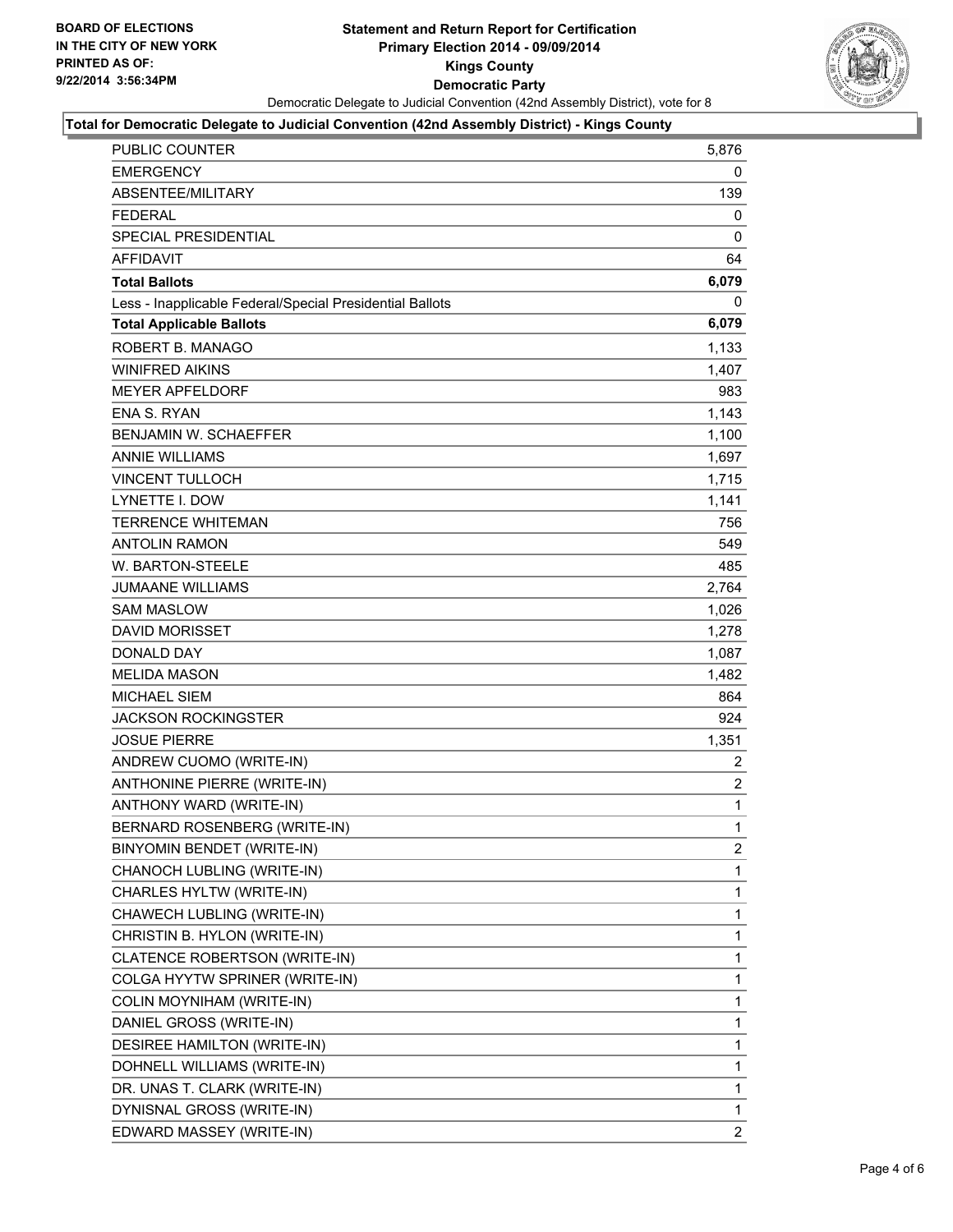

#### **Total for Democratic Delegate to Judicial Convention (42nd Assembly District) - Kings County**

| EMILY HARLEY (WRITE-IN)            | 1              |
|------------------------------------|----------------|
| EMILY P. HARTFORD (WRITE-IN)       | 2              |
| GLAD JAKOBS (WRITE-IN)             | 1              |
| HAKEEM JEFFRIES (WRITE-IN)         | 1              |
| HALUK SAVCI (WRITE-IN)             | 1              |
| IRIS SCOTT (WRITE-IN)              | 1              |
| JEFFERY GRIFFIN (WRITE-IN)         | 1              |
| JOSEPH GREENBERG (WRITE-IN)        | 1              |
| <b>JOSIHE PIERRE (WRITE-IN)</b>    | 1              |
| <b>JOSUE PIERRE (WRITE-IN)</b>     | 1              |
| JULIAN BIRNBAUM (WRITE-IN)         | 1              |
| JUSTIN WEDDLE (WRITE-IN)           | 1              |
| KATHY HOCHUL (WRITE-IN)            | 1              |
| LIONEL A. SPRIGER (WRITE-IN)       | 1              |
| MABLE ROBERTSON (WRITE-IN)         | 1              |
| MARY LUTZ (WRITE-IN)               | 1              |
| MICHELE N ADDPHE (WRITE-IN)        | 1              |
| MICHELLE BENOIT (WRITE-IN)         | 1              |
| MOOREVELL WILLIAMS (WRITE-IN)      | 1              |
| MOYSE HILLACRET (WRITE-IN)         | 1              |
| NICK PERRY (WRITE-IN)              | 1              |
| NISAN ZAGHI (WRITE-IN)             | 1              |
| NORA CARROL (WRITE-IN)             | 1              |
| OYNISHAL GROSS (WRITE-IN)          | 1              |
| PAUL DECOSTER (WRITE-IN)           | 1              |
| PHILOMENA NIMLEY (WRITE-IN)        | 1              |
| RAQUEL IRIZARRY (WRITE-IN)         | 1              |
| REGGIE OSSE (WRITE-IN)             | 1              |
| RHODA N OMORE (WRITE-IN)           | 1              |
| RICKIE TULLOCH (WRITE-IN)          | 1              |
| ROBAIN DORANCY (WRITE-IN)          | 1              |
| ROBERT B. MANAGO (WRITE-IN)        | 1              |
| RODNEYSE BICHOTTE (WRITE-IN)       | 3              |
| SAMANTHA WILSON (WRITE-IN)         | $\overline{2}$ |
| SCOTT STRINGER (WRITE-IN)          | 1              |
| SHARON CLARKE (WRITE-IN)           | 2              |
| THOMAS SIEGMAN (WRITE-IN)          | 1              |
| THOMAS WILKINS (WRITE-IN)          | 1              |
| TIMOTHY WU (WRITE-IN)              | $\mathbf{1}$   |
| UNATTRIBUTABLE WRITE-IN (WRITE-IN) | 37             |
| VLADIMIR DORGELY (WRITE-IN)        |                |
| <b>Total Votes</b>                 | 22,989         |
| Unrecorded                         | 25,643         |